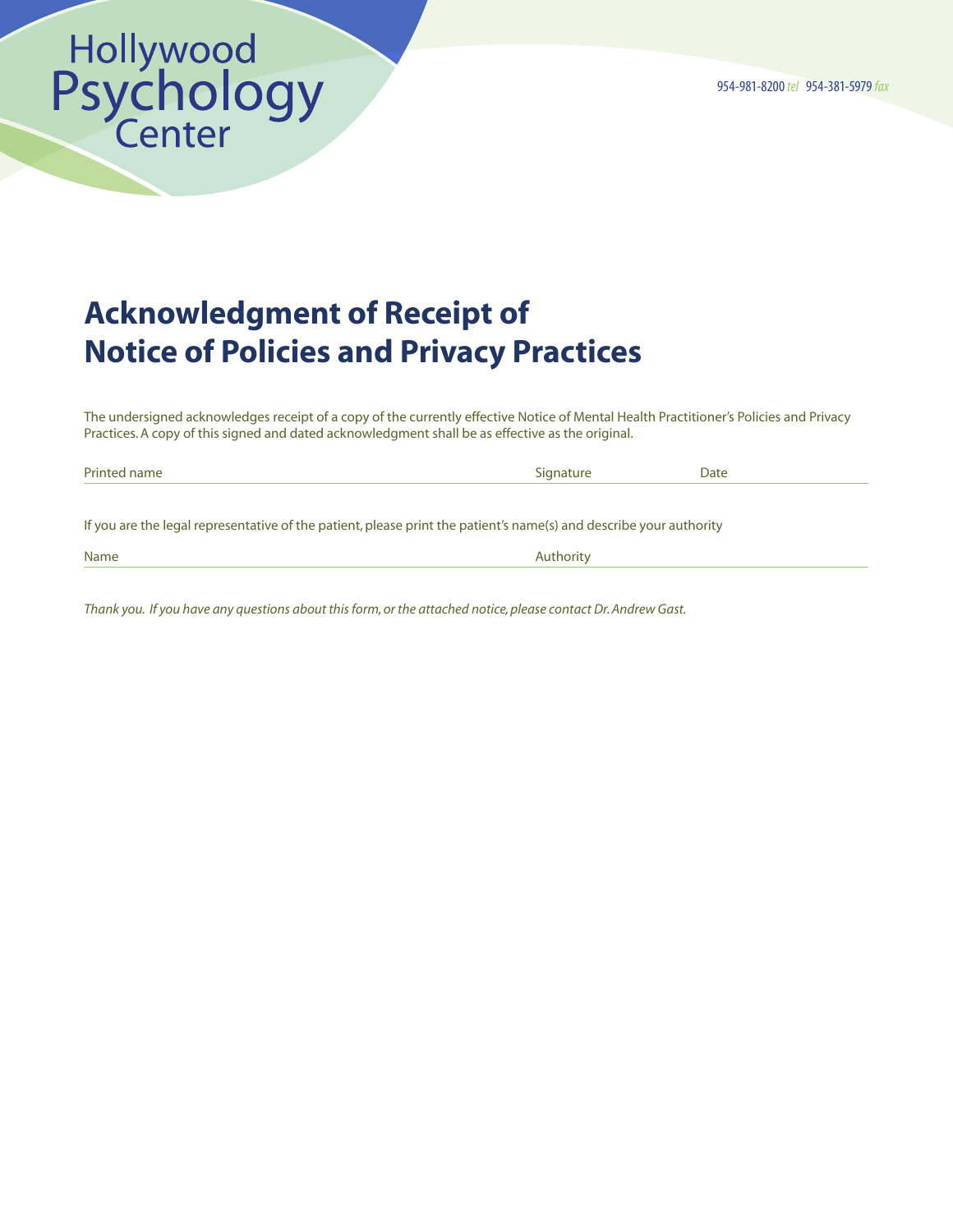# Florida Notice Form

#### Notice of Mental Health Practitioner's Policies & Privacy Practices to Protect the Privacy of Your Health Information.

This notice describes how psychological and medical information about you may be used and disclosed and how you can get access to this information. Please Review It Carefully.

I. Uses and Disclosures for Treatment, Payment, and Health Care Operations

II. Uses and Disclosures Requiring Authorization

III. Uses and Disclosures with Neither Consent nor Authorization

IV. Patient's Right and Practitioner's Duties

V. Complaints

VI. Effective Date, Restrictions and Changes to Private Policy

## I. Uses and Disclosures for Treatment, Payment, and Health Care Operations

I may use or disclose your protected health information (PHI), for treatment, payment, and health care operations purposes with your consent. To help clarify these terms, here are some definitions:

**"PHI"** refers to information in your health record that could identify you.

#### **"Treatment, Payment and Health Care Operations"**

**Treatment** is when I provide, coordinate or manage your health care and other services related to your health care. An example of treatment would be when I consult with another health care provider, such as your family physician or another mental health practitioner.

**Payment** is when I obtain reimbursement for your healthcare. Examples of payment are when I disclose your PHI to your health insurer to obtain reimbursement for your health care or to determine eligibility or coverage.

**Health Care Operations** are activities that relate to the performance and operation of my practice. Examples of health care operations are quality assessment and improvement activities, business-related matters such as audits and administrative services, and case management and care coordination.

**"Use"** applies only to activities within my practice group, such as sharing, employing, utilizing, examining, and analyzing information that identifies you.

**"Disclosure"** applies to activities outside of my practice group. Such as releasing, transferring, or providing access to information about you to other parties.

### II. Uses and Disclosures Requiring Authorization

I may use or disclose PHI for purposes outside of treatment, payment, and health care operations when your appropriate authorization is obtained. An **"authorization"** is written permission above and beyond the general consent that permits only specific disclosures. In those instances when I am asked for information for purposes outside of treatment, payment and health care operation, I will obtain an authorization from you before releasing your psychotherapy notes. **"Psychotherapy notes"** are notes that I have made about our conversation during a private, group, joint, or family counseling session, which I have kept separate from the rest of your medical record. These notes are given a greater degree of protection than PHI.

You may revoke all such authorizations (of PHI or psychotherapy notes) at any time, provided each revocation in writing. You may not revoke an authorization to the extent that (1) I have relied on that authorization; or (2) if the authorization was obtained as a condition of obtaining insurance coverage, and the law provides the insurer to the right to contest the claim under the policy.

### III. Uses and Disclosures with Neither Consent nor Authorization

I may use or disclose PHI without your consent or authorization in the following circumstances.

**Child Abuse:** If I know or have reasonable cause to suspect, that a child is abused, abandoned, or neglected by a parent, legal custodian, caregiver or other person responsible for the child's welfare, the law requires that I report such knowledge or suspicion to the Florida Department of Child and Family Services

**Adult and Domestic Abuse:** If I know or have reasonable cause to suspect, that a vulnerable adult (disabled or elderly) has been or is being abused, neglected, or exploited, I am required by law to immediately report such suspicion to the Central Abuse Hotline.

**Health Oversight:** If a complaint is filed against your mental health practitioner with the Florida Department of Health on behalf of the Board of Psychology, the Board of Clinical Social Work, Marriage & Family Therapy & Mental Health Counseling, or Florida Board of Medicine and Nursing, the Department has the authority to subpoena confidential mental health information from me relevant to that complaint.

**Judicial or Administrative Proceedings:** If you are involved in a court proceeding and a request is made for information about your diagnosis or treatment and the records thereof, such information is privileged under state law, and I will not release information without the written\authorization of you or your legal representative, or a subpoena or a court order. The privilege does not apply when you are being evaluated for a third party or where the evaluation is court ordered. You will be informed in advance if this is the case.